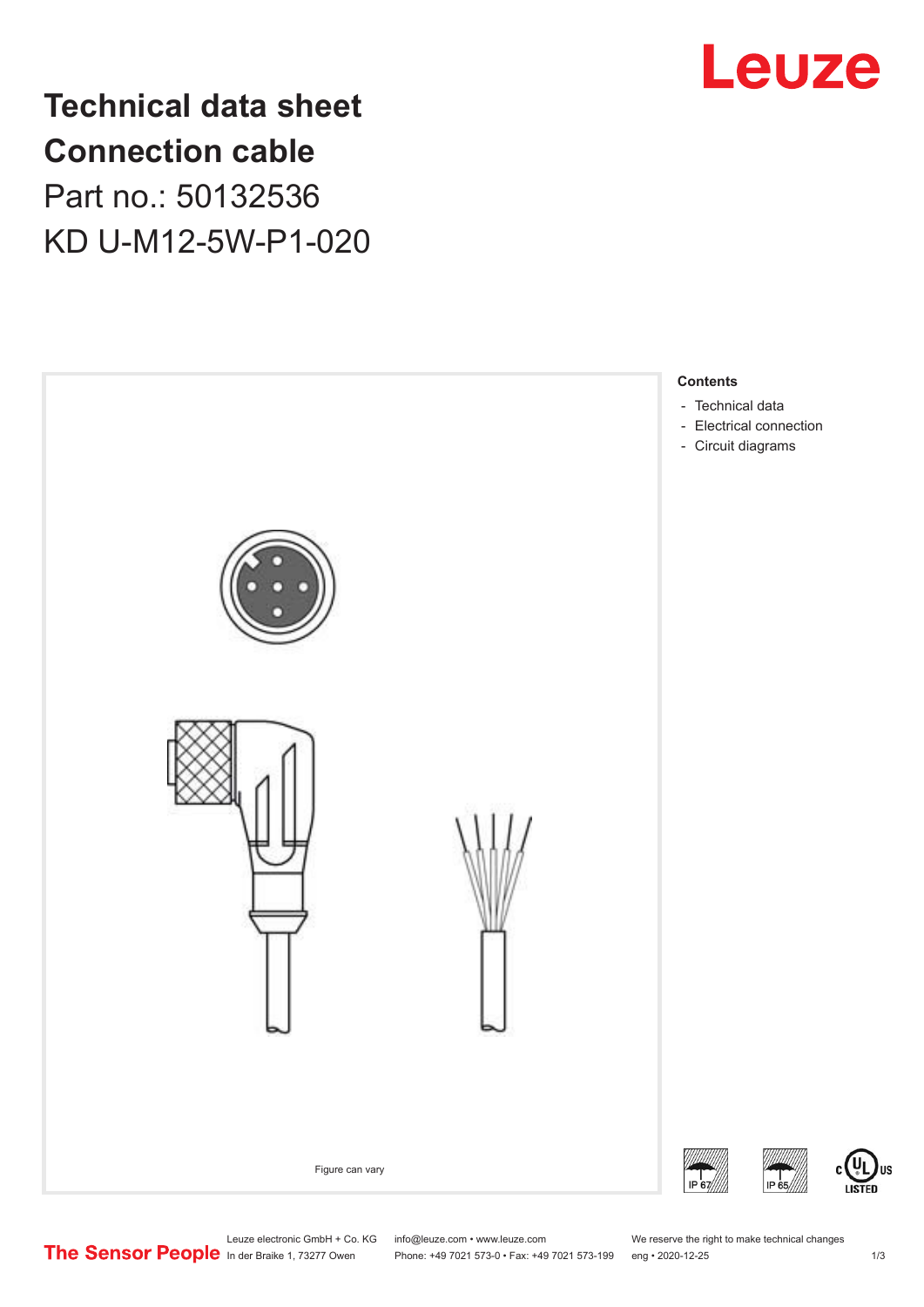## <span id="page-1-0"></span>**Technical data**

### **Electrical data**

**Performance data Operating voltage** Max. 125 V AC/DC

### **Connection**

| <b>Connection 1</b>               |                                                                                                                                                                                                                                |
|-----------------------------------|--------------------------------------------------------------------------------------------------------------------------------------------------------------------------------------------------------------------------------|
| <b>Type of connection</b>         | Connector                                                                                                                                                                                                                      |
| <b>Thread size</b>                | M12                                                                                                                                                                                                                            |
| <b>Type</b>                       | Female                                                                                                                                                                                                                         |
| Handle body material              | <b>PUR</b>                                                                                                                                                                                                                     |
| No. of pins                       | $5 - pin$                                                                                                                                                                                                                      |
| <b>Encoding</b>                   | A-coded                                                                                                                                                                                                                        |
| Version                           | Angled                                                                                                                                                                                                                         |
| Lock                              | Screw fitting, nickel-plated diecast zinc,<br>recommended torque 0.6 Nm, self-<br>locking                                                                                                                                      |
| <b>Connection 2</b>               |                                                                                                                                                                                                                                |
| <b>Type of connection</b>         | Open end                                                                                                                                                                                                                       |
|                                   |                                                                                                                                                                                                                                |
| <b>Cable properties</b>           |                                                                                                                                                                                                                                |
| <b>Number of conductors</b>       | 5 Piece(s)                                                                                                                                                                                                                     |
| Wire cross section                | $0.34 \, \text{mm}^2$                                                                                                                                                                                                          |
| <b>AWG</b>                        | 22                                                                                                                                                                                                                             |
| Sheathing color                   | <b>Black</b>                                                                                                                                                                                                                   |
| <b>Shielded</b>                   | <b>No</b>                                                                                                                                                                                                                      |
| Silicone-free                     | Yes                                                                                                                                                                                                                            |
| Cable design                      | Connection cable (open on one end)                                                                                                                                                                                             |
| Cable diameter (external)         | 5 mm                                                                                                                                                                                                                           |
| Cable length                      | 2,000 mm                                                                                                                                                                                                                       |
| <b>Sheathing material</b>         | <b>PUR</b>                                                                                                                                                                                                                     |
| <b>Wire insulation</b>            | PP                                                                                                                                                                                                                             |
| <b>Traverse rate</b>              | Max. 3.3 m/s with horiz. traverse path of<br>5m and and max, acceleration of 5m/s <sup>2</sup>                                                                                                                                 |
| Suitability for drag chains       | Yes                                                                                                                                                                                                                            |
| Properties of the outer sheathing | Free of CFC, cadmium, silicone, halogen<br>and lead, matt, low-adhesion, abrasion-<br>resistant, easily machine-processable                                                                                                    |
| Resistance of the outer sheathing | Hydrolysis and microbe resistant, good<br>oil, gasoline and chemical resistance in<br>accordance with VDE 0472 part 803 test<br>B. flame retardant in accordance with UL<br>1581 VW1 / CSA FT1 / IEC 60332-1,<br>IEC 60332-2-2 |
| <b>Torsion suitability</b>        | $\pm 180^\circ$ / m (max. 2 mio. cycles with 35<br>cycles / min)                                                                                                                                                               |

### **Mechanical data**

| <b>Width across flats</b>                                       | $13 \text{ mm}$          |  |
|-----------------------------------------------------------------|--------------------------|--|
| <b>Bending cycles</b>                                           | 5,000,000 Piece(s)       |  |
| Bending radius, flexible laying, min.                           | Min. 10 x cable diameter |  |
| Bending radius, stationary laying, min. Min. 5 x cable diameter |                          |  |
| <b>Environmental data</b>                                       |                          |  |
| Ambient temperature, operation,<br>flexible use                 | $-2580 °C$               |  |
| Ambient temperature, operation,<br>stationary use               | $-4080 °C$               |  |
| <b>Certifications</b>                                           |                          |  |
| Degree of protection                                            | IP 65                    |  |
|                                                                 | IP 67                    |  |
| <b>Certifications</b>                                           | c UL US                  |  |
| <b>Classification</b>                                           |                          |  |
| <b>Customs tariff number</b>                                    | 85444290                 |  |
| eCl@ss 5.1.4                                                    | 27279201                 |  |
| eC <sub>1</sub> @ss 8.0                                         | 27279218                 |  |
| eCl@ss 9.0                                                      | 27060311                 |  |
| eCl@ss 10.0                                                     | 27060311                 |  |
| eCl@ss 11.0                                                     | 27060311                 |  |
| <b>ETIM 5.0</b>                                                 | EC001855                 |  |
| <b>ETIM 6.0</b>                                                 | EC001855                 |  |
| <b>ETIM 7.0</b>                                                 | EC001855                 |  |

## **Electrical connection**

## **Connection 1**

| <b>Type of connection</b> | Connector                                                                             |
|---------------------------|---------------------------------------------------------------------------------------|
| <b>Thread size</b>        | M <sub>12</sub>                                                                       |
| <b>Type</b>               | Female                                                                                |
| Handle body material      | <b>PUR</b>                                                                            |
| No. of pins               | $5$ -pin                                                                              |
| Encoding                  | A-coded                                                                               |
| Version                   | Angled                                                                                |
| Lock                      | Screw fitting, nickel-plated diecast zinc, recommended<br>torque 0.6 Nm, self-locking |

# Leuze